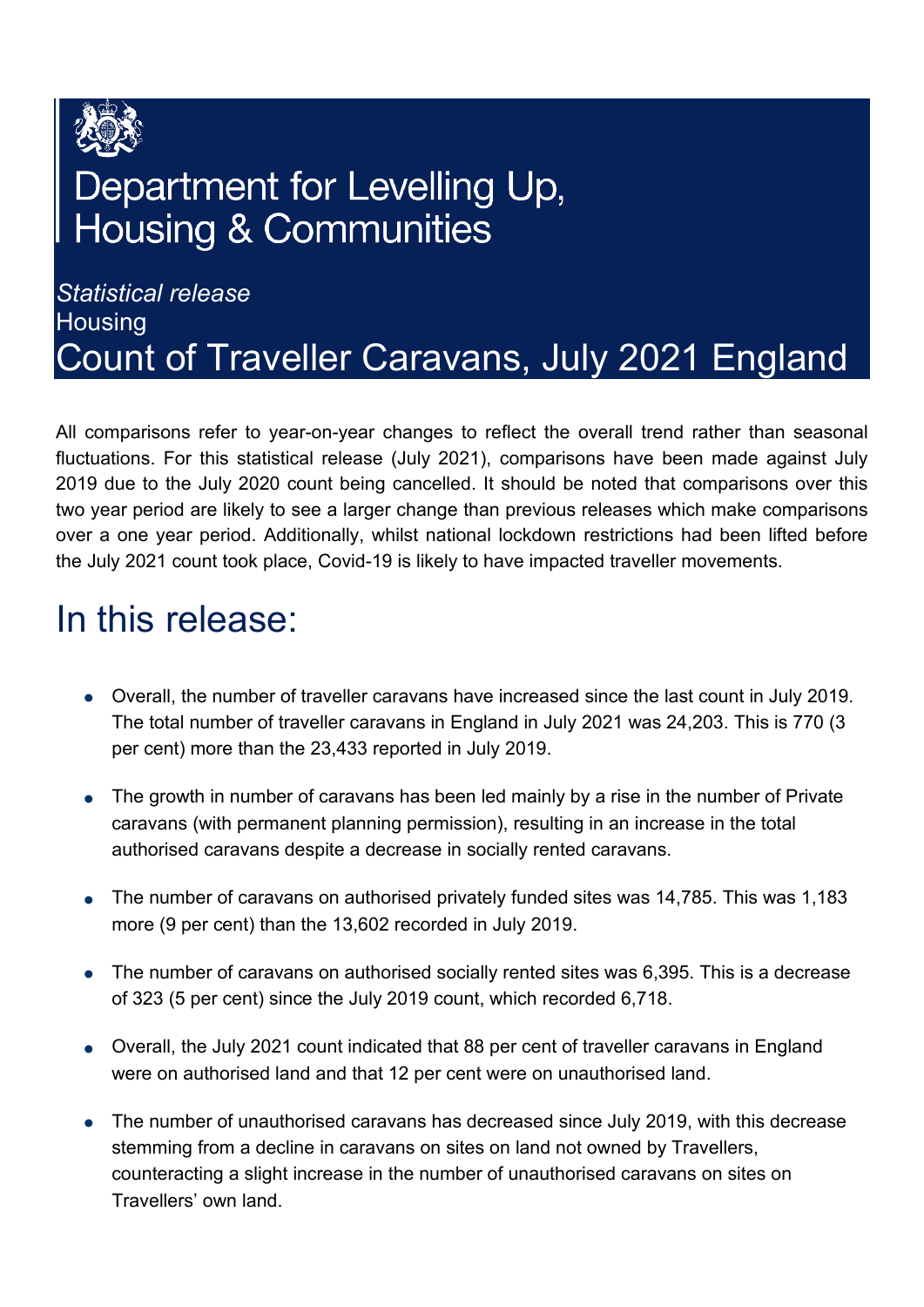- The number of caravans on unauthorised developments on land owned by travellers was 2,316. This is an increase of 238 (11 per cent) compared to the July 2019 figure of 2,078.
- The number of caravans on unauthorised encampments on land not owned by travellers was 707. This was 328 caravans fewer (32 per cent) than the July 2019 count of 1,035.

**Release date:** 15 December 2021 **Date of next release:** June 2022 (provisional) **Contact:** Katherine Harris **Media enquiries:** 0303 444 1209 [NewsDesk@communities.gov.uk](mailto:NewsDesk@communities.gov.uk)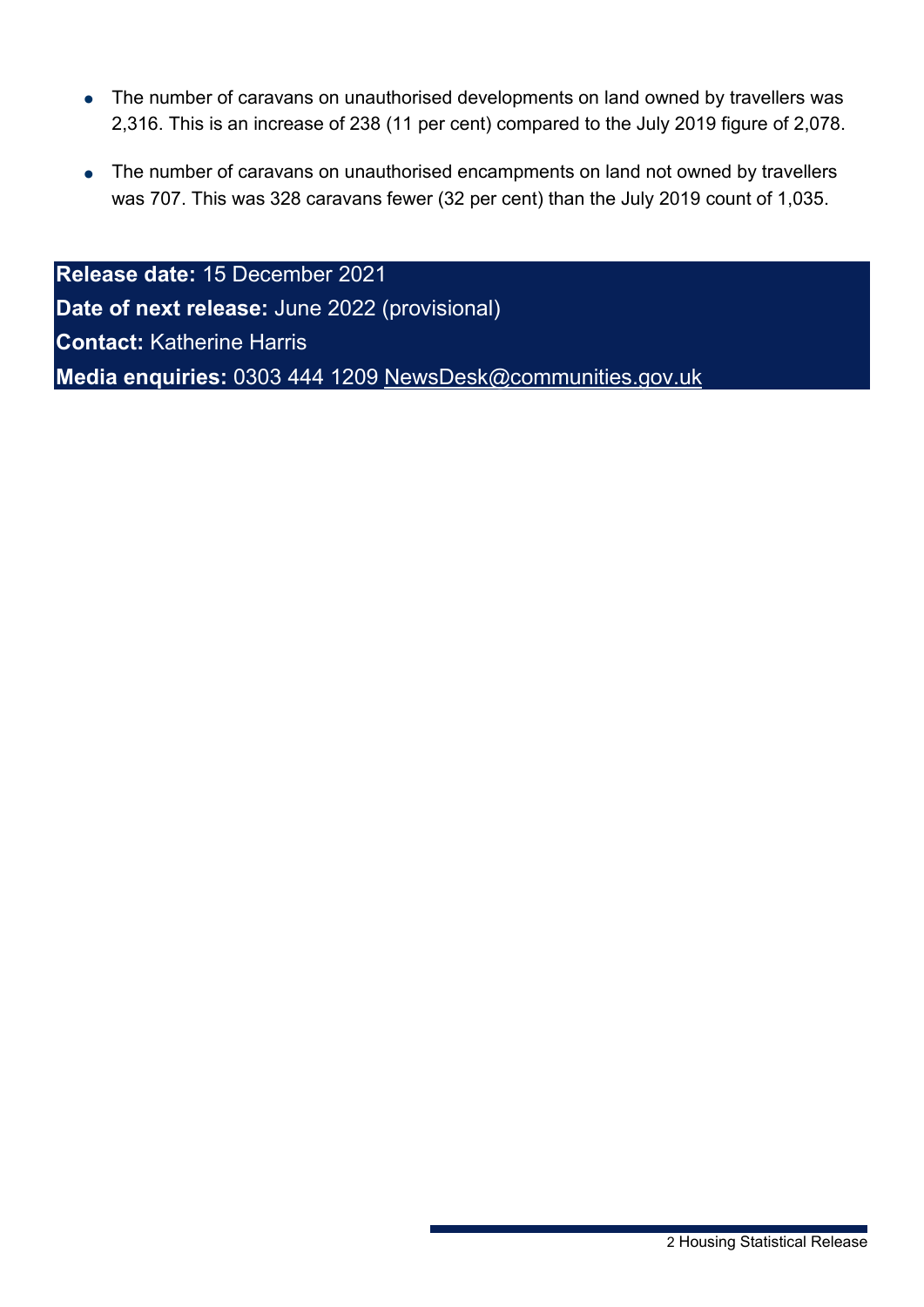# <span id="page-2-0"></span>Table of contents

## <span id="page-2-1"></span>**Introduction**

This statistical release presents official statistics on the count of traveller caravans in England. The count is carried out to provide local data on the number and seasonal movement of caravans and trends over time.

This publication is compiled from information submitted by local authorities in England. Local authorities carry out the count of caravans on traveller sites twice a year, in January and July, providing a snapshot of the number of caravans on the day of the count. Information is collected about caravans on authorised socially rented sites, authorised privately funded sites, unauthorised developments (sites on land owned by travellers for which planning permission has not been granted) and unauthorised encampments (sites on land not owned by travellers and which do not have planning permission).

The traveller caravan count covers data on the number of caravans and traveller sites in England; it does not cover the number of occupants residing in these caravans or caravan sites or the potential drivers for any observed change.

The count takes place twice a year to reflect winter residence and summer travelling trends. All comparisons refer to year-on-year changes in order that changes between counts reflect the overall trend rather than seasonal fluctuations. For this statistical release (July 2021), comparisons have been made against July 2019 due to the July 2020 count being cancelled. It should be noted that comparisons over this two year period are likely to see a larger change than previous releases which make comparisons over a one year period. Additionally, whilst national lockdown restrictions had been lifted before the July 2021 count took place, Covid-19 is likely to have impacted traveller movements.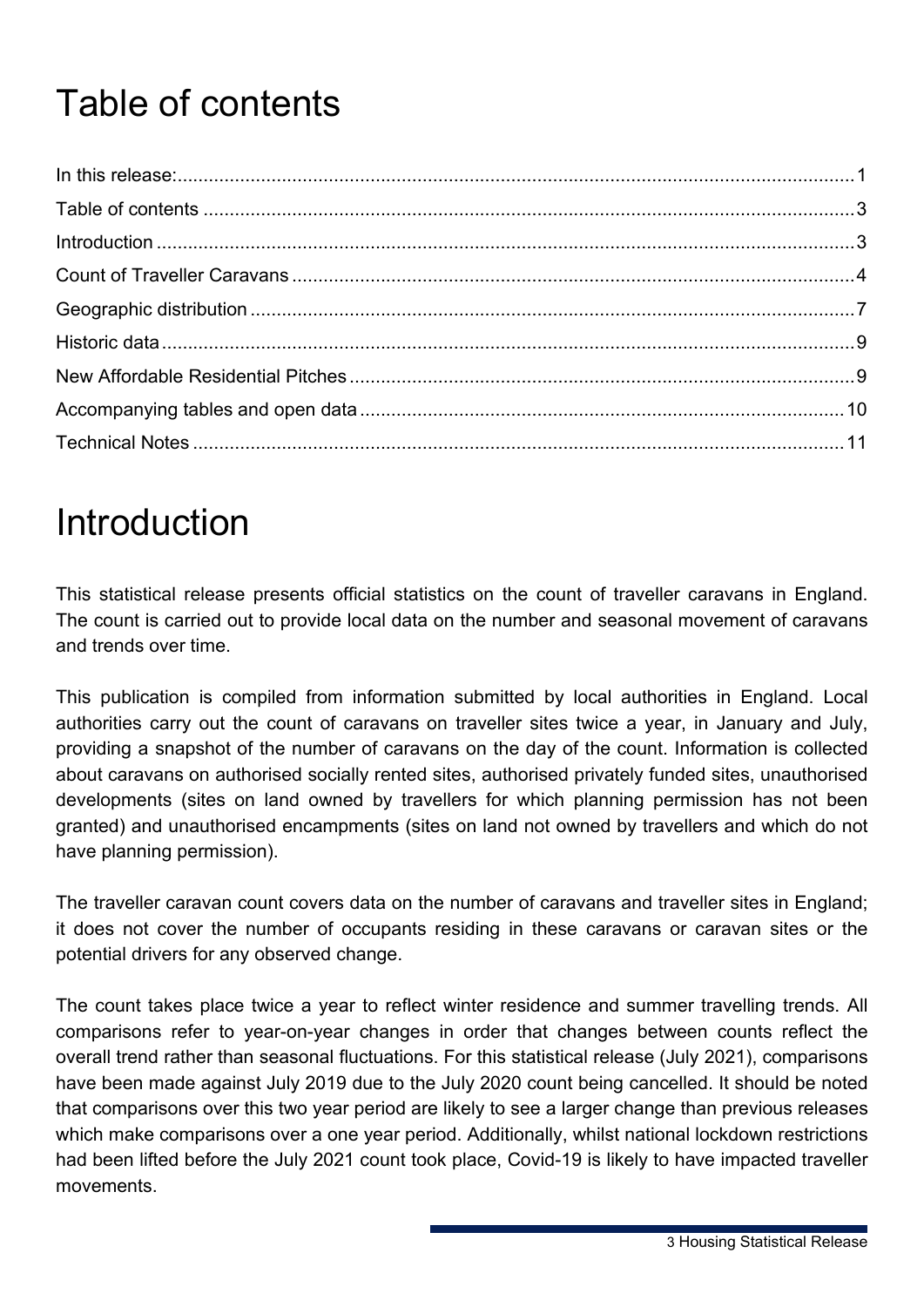The information in this release is based on data returned to the Department for Levelling Up, Housing and Communities by local authorities in England. Users should note that revisions may have been made to figures from previous counts in this release as a result of updated data being received. This release presents the most accurate data on the number of traveller caravans in England and the accompanying live tables should be used for historic comparisons.

Further information is given in five accompanying live tables, which can be accessed at: <https://www.gov.uk/government/statistics/traveller-caravan-count-july-2021>

### Changes to this release

A review of recent counts suggested that the England total was being moderately underestimated through the exclusion of authorities who had not submitted data in recent vears<sup>1</sup>. To ensure that we have the best national estimate we have revised the England level totals have been revised to include imputed figures for those authorities who have not provided data for the previous 3 or more counts. The inclusion of such authorities results in a 3 per cent increase in the England estimate for January 2020 for example. See the accompanying technical note for more detail.

# <span id="page-3-0"></span>Count of Traveller Caravans

Local authorities carried out the July 2021 count on or around 22 July 2021. Aggregated totals by site type are presented in Table 1 below, together with comparative figures from the previous two July counts. At the time of the July 2021 count, the total number of traveller caravans in England was 24,203. Of these 6,395 (26 per cent) were on socially rented sites; 14,785 (61 per cent) were on privately funded sites; 2,317 (10 per cent) were unauthorised developments on land owned by travellers; and 707 (3 per cent) were unauthorised encampments on land not owned by travellers. This information is also illustrated in Figure 1 below and in accompanying Live Table 1.

<span id="page-3-1"></span><sup>1</sup> Previously, authorities who had not responded for the previous three counts had been assumed to be zero in the published tables, however the exclusion of such authorities from the national is increasingly problematic in light of continued non-response from some larger authorities, as well as low response rates following the covid-19 pandemic.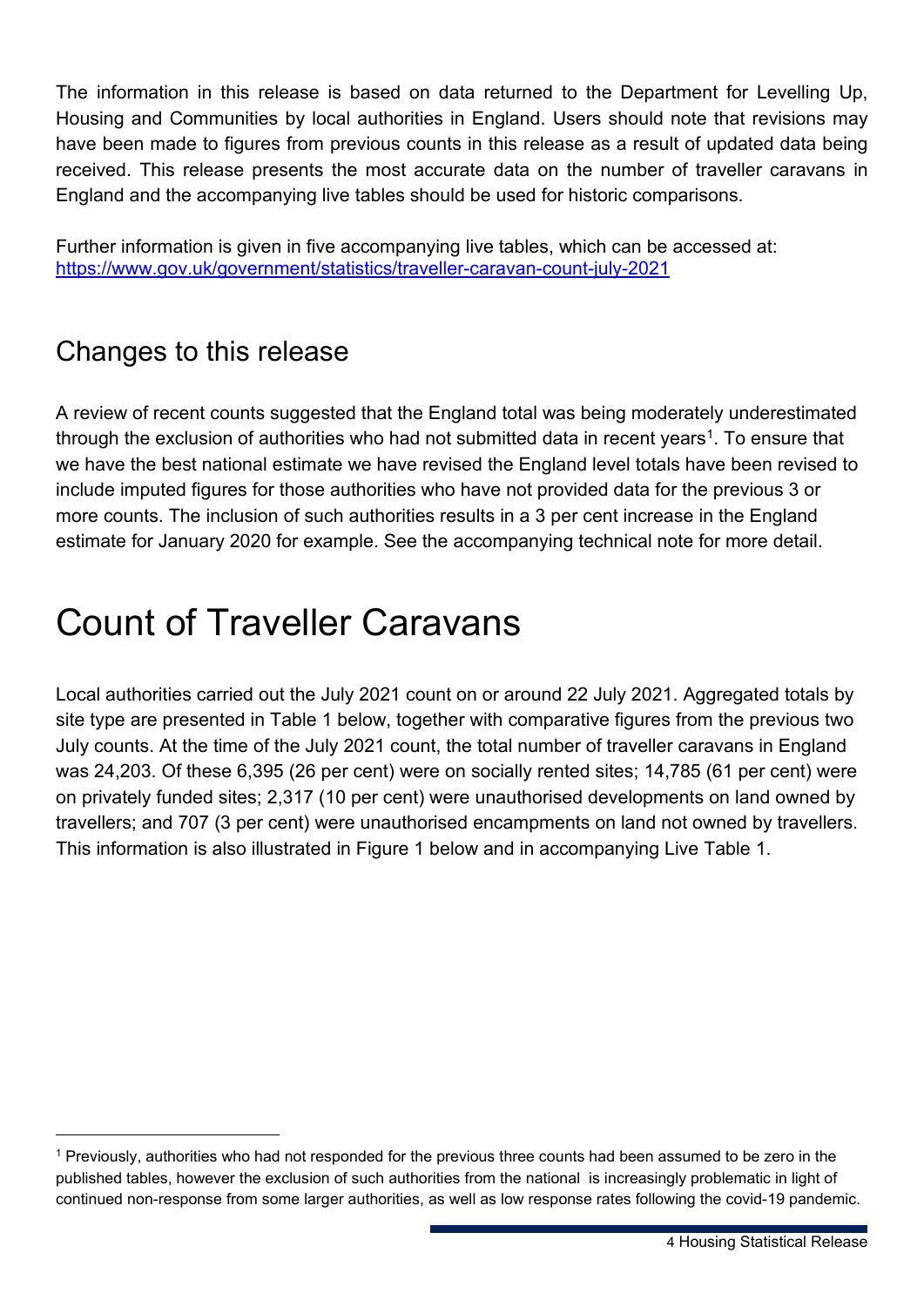|                                                                        | July-18 | July-19 | July-21 | % of total<br>caravans<br>(July<br>2021) | Change<br>from July<br>2019 to<br><b>July 2021</b> | $\%$<br>Change<br>from July<br>2019 to<br><b>July 2021</b> |
|------------------------------------------------------------------------|---------|---------|---------|------------------------------------------|----------------------------------------------------|------------------------------------------------------------|
| <b>Caravans on Authorised sites (with</b><br>planning permission)      | 19,686  | 20,320  | 21,180  | 88%                                      | 860                                                | 4%                                                         |
| <b>Socially Rented Caravans</b>                                        | 6,642   | 6,718   | 6,395   | 26%                                      | $-323$                                             | $-5%$                                                      |
| <b>Private Caravans</b>                                                | 13,044  | 13,602  | 14,785  | 61%                                      | 1,183                                              | 9%                                                         |
| <b>Temporary Planning Permission</b>                                   | 402     | 467     | 432     | 2%                                       | $-35$                                              | $-7%$                                                      |
| <b>Permanent Planning Permission</b>                                   | 12,642  | 13,135  | 14,353  | 59%                                      | 1,218                                              | 9%                                                         |
| <b>Caravans on Unauthorised Sites</b><br>(without planning permission) | 3,108   | 3,113   | 3,023   | 12%                                      | -90                                                | $-3%$                                                      |
| Caravans on sites on Traveller's own<br>land                           | 2,164   | 2,078   | 2,316   | 10%                                      | 238                                                | 11%                                                        |
| Tolerated                                                              | 1,068   | 915     | 965     | 4%                                       | 50                                                 | 5%                                                         |
| <b>Not Tolerated</b>                                                   | 1,096   | 1,163   | 1,351   | 6%                                       | 188                                                | 16%                                                        |
| Caravans on sites not on Traveller's<br>own land                       | 944     | 1,035   | 707     | 3%                                       | $-328$                                             | $-32%$                                                     |
| Tolerated                                                              | 301     | 327     | 186     | 1%                                       | $-141$                                             | $-43%$                                                     |
| <b>Not Tolerated</b>                                                   | 643     | 708     | 521     | 2%                                       | $-187$                                             | $-26%$                                                     |
| <b>Overall Total</b>                                                   | 22,794  | 23,433  | 24,203  | 100%                                     | 770                                                | 3%                                                         |

#### **Table 1: Number of Traveller Caravans by site type, England**

1. Note that the July 2020 count was cancelled due to the covid-19 pandemic.

The total number of traveller caravans in England has risen from 18,723 in July 2011 to 24,203 in July 2021, an increase of 29 per cent. The growth in number of caravans has been led mainly by a rise in the number of Private caravans (with permanent planning permission), resulting in an increase in the total authorised caravans despite a decrease in socially rented caravans. However, this increase has not been consistent year-on-year. Figure 1 illustrates that the number of caravans on authorised private sites has increased over the same period, with 8,086 private caravans recorded in 2011 compared to a total of 14,785 in 2021. Figure 2 below shows that caravans on authorised private sites accounted for the largest proportion of the total number of caravans across England in July 2021 (61 per cent). Caravans on unauthorised sites accounted for 12 per cent of the total with caravans on authorised socially rented sites accounting for 29 per cent. The underlying figures are included in accompanying Live Table 4.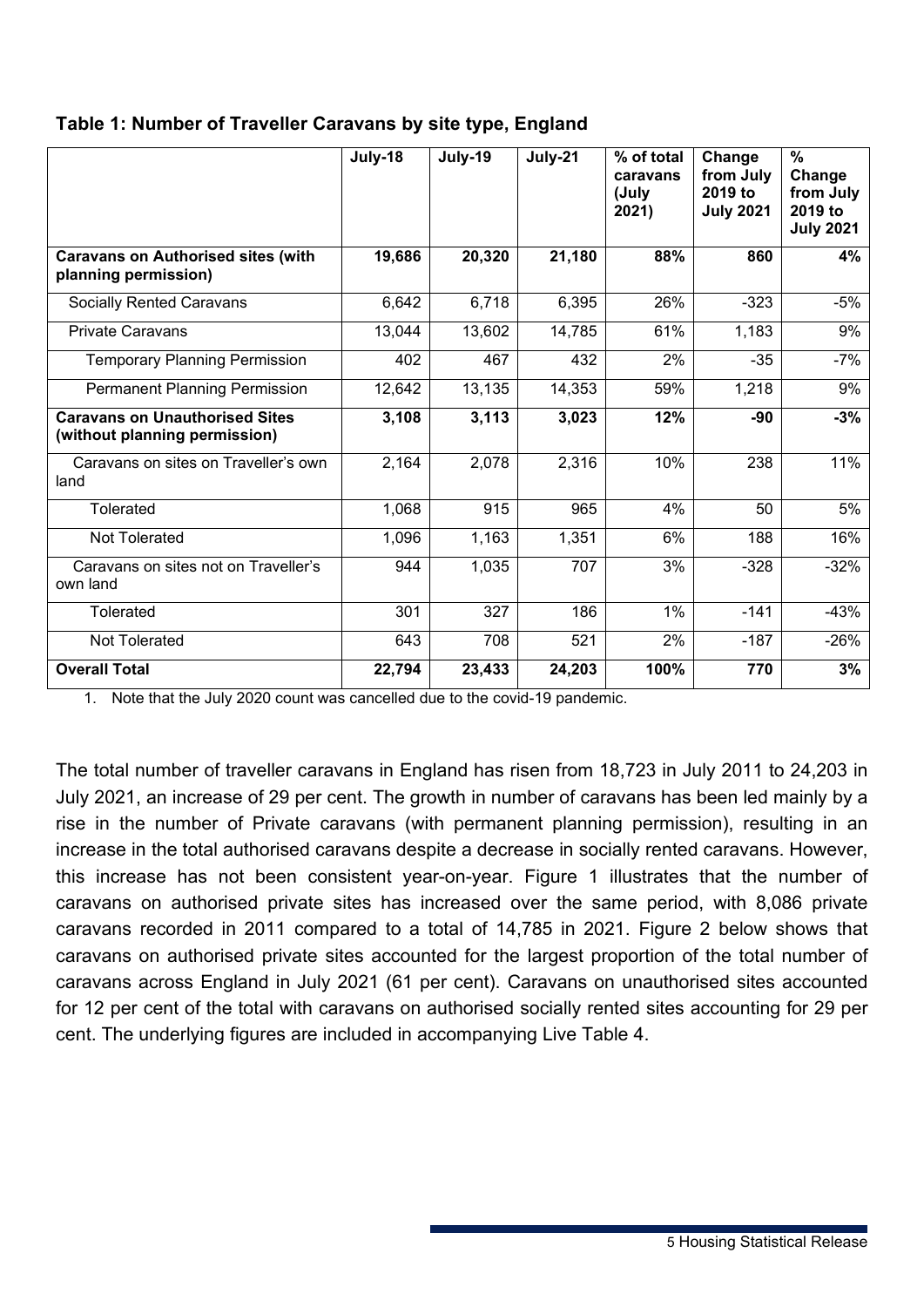



**Figure 2: Proportion of Traveller Caravans reported in July 2021 by site type, England** 

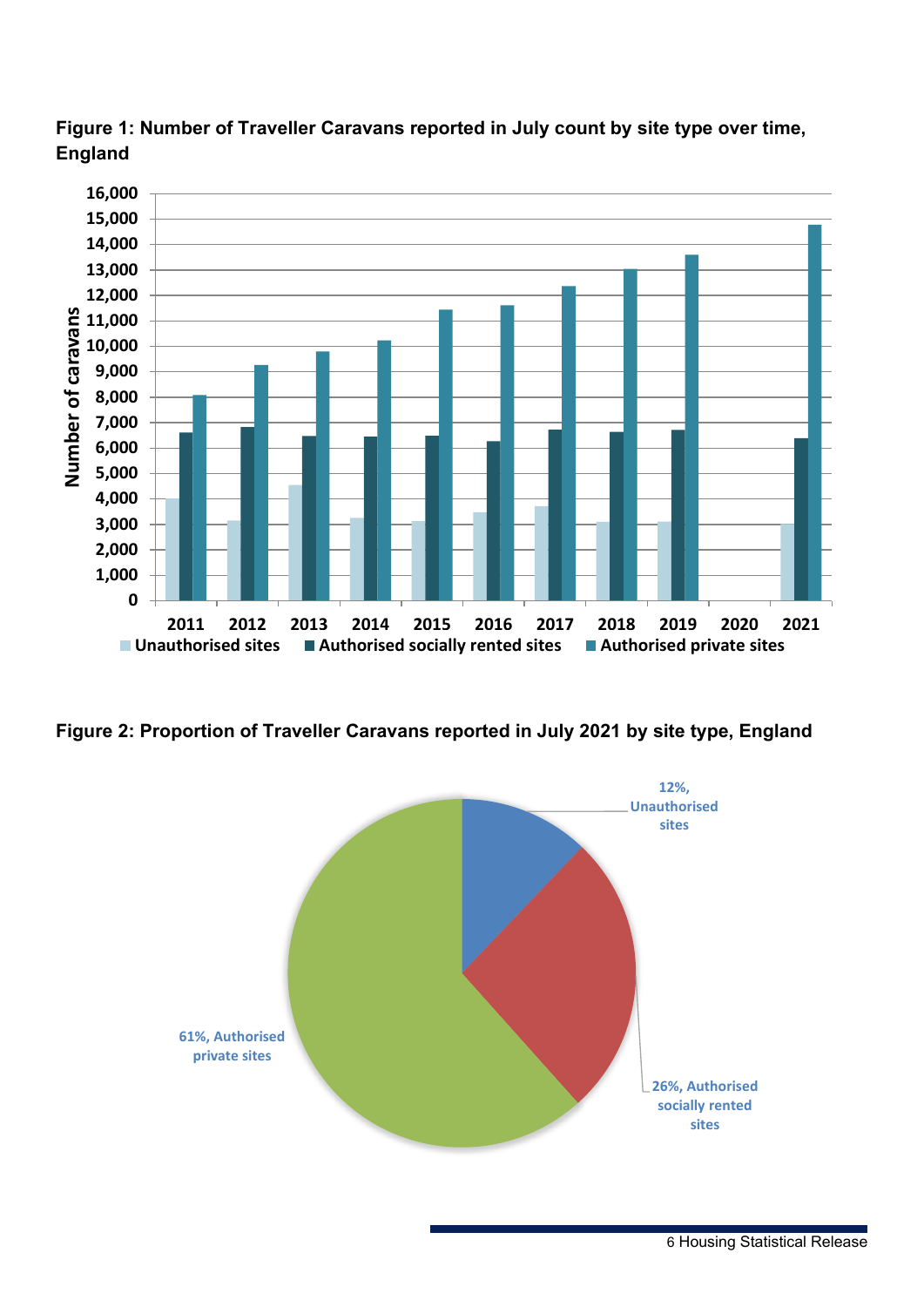# <span id="page-6-0"></span>Geographic distribution

The geographic distribution of traveller caravans varies across England. Map 1 below shows the total number of caravans on authorised sites within each local authority boundary.

The data has been grouped into five categories for the purposes of mapping using the Jenks natural breaks classification method. This method splits the data into intervals based on the natural groupings observed within. The class breaks identified work to minimise the variance or difference between individual cases selected in each group whilst also maximising the variances between each group taken as a whole. Maps created using this method allow trends in the underlying data to be accurately represented, aiding interpretation and further analysis.

As indicated in the key, darker colours represent those local authorities that have reported a higher number of total caravans on authorised sites whereas lighter colours indicate local authorities that have reported lower numbers of caravans.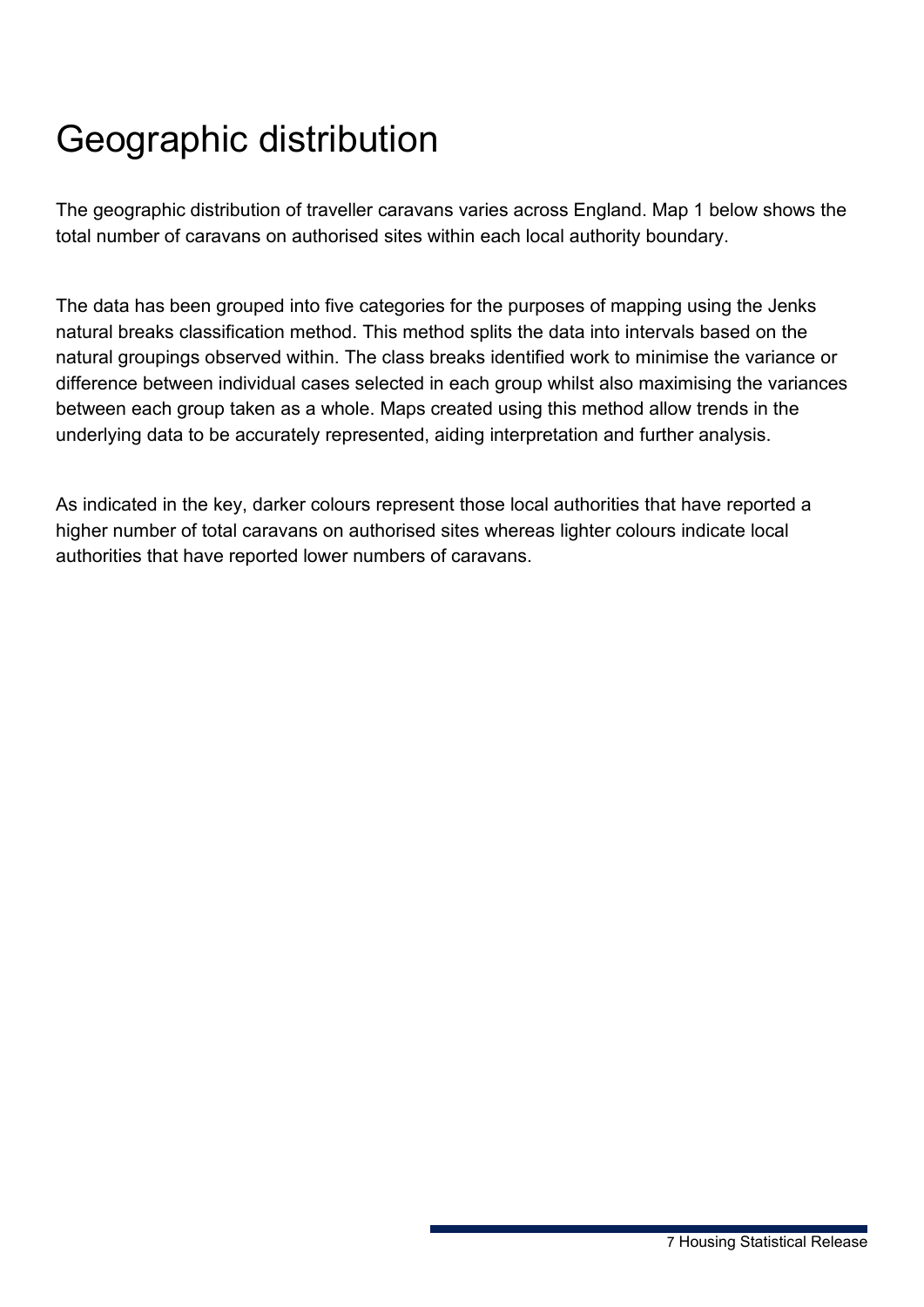

#### **Map 1: Traveller Caravans on Authorised Sites in England, July 2021**



Contains DLUHC data © Crown<br>copyright and database rights 2021<br>Ordnance Survey 100024857.

London inset

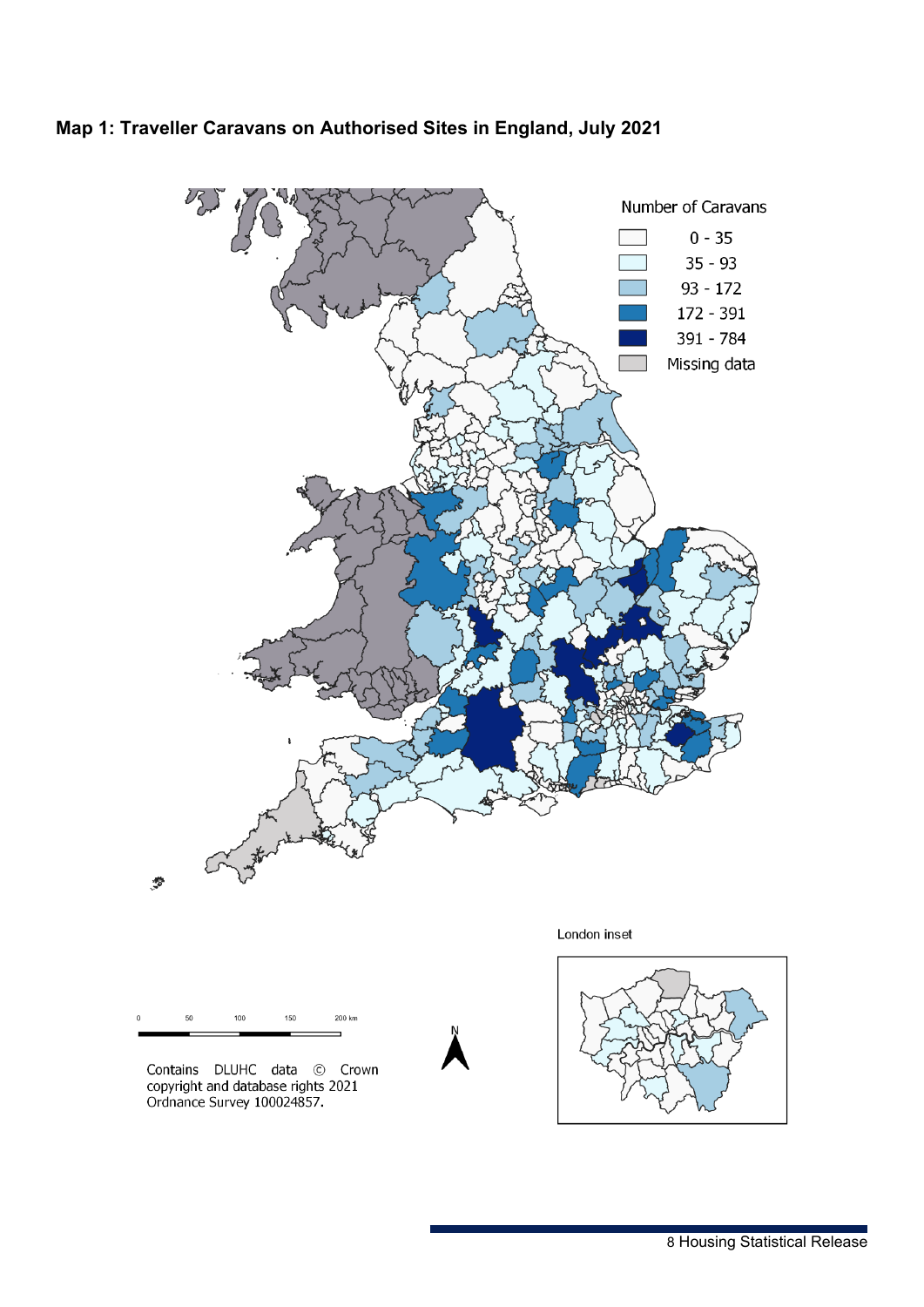# <span id="page-8-0"></span>**Historic data**

The traveller caravan count has taken place twice a year since January 1979, with the exception of collections cancelled in July 2020 and January 2021 due to the covid-19 pandemic. Figure 3 below shows how the total number of traveller caravans in England has changed over this period across both summer (July) and winter (January) counts. National totals from each count of the main categories of authorised and unauthorised sites are presented in accompanying Live Table 4. The figures show an increase in the overall total from 8,065 caravans in July 1979 to 24,203 in July 2021.



#### **Figure 3: Number of Traveller Caravans from 1979 to 2021, England**

## <span id="page-8-1"></span>New Affordable Residential Pitches

As part of the July count, local authorities are required to submit data on the number of new affordable rental pitches constructed since the previous year's count. The number of new affordable residential pitches in each local authority area in England has been collected since July 2011 (whilst the July 2020 count was cancelled, information on new affordable residential pitches was still collected from local authorities). This has been reported to allow such pitches to be included in the calculation of the New Homes Bonus for individual local authorities.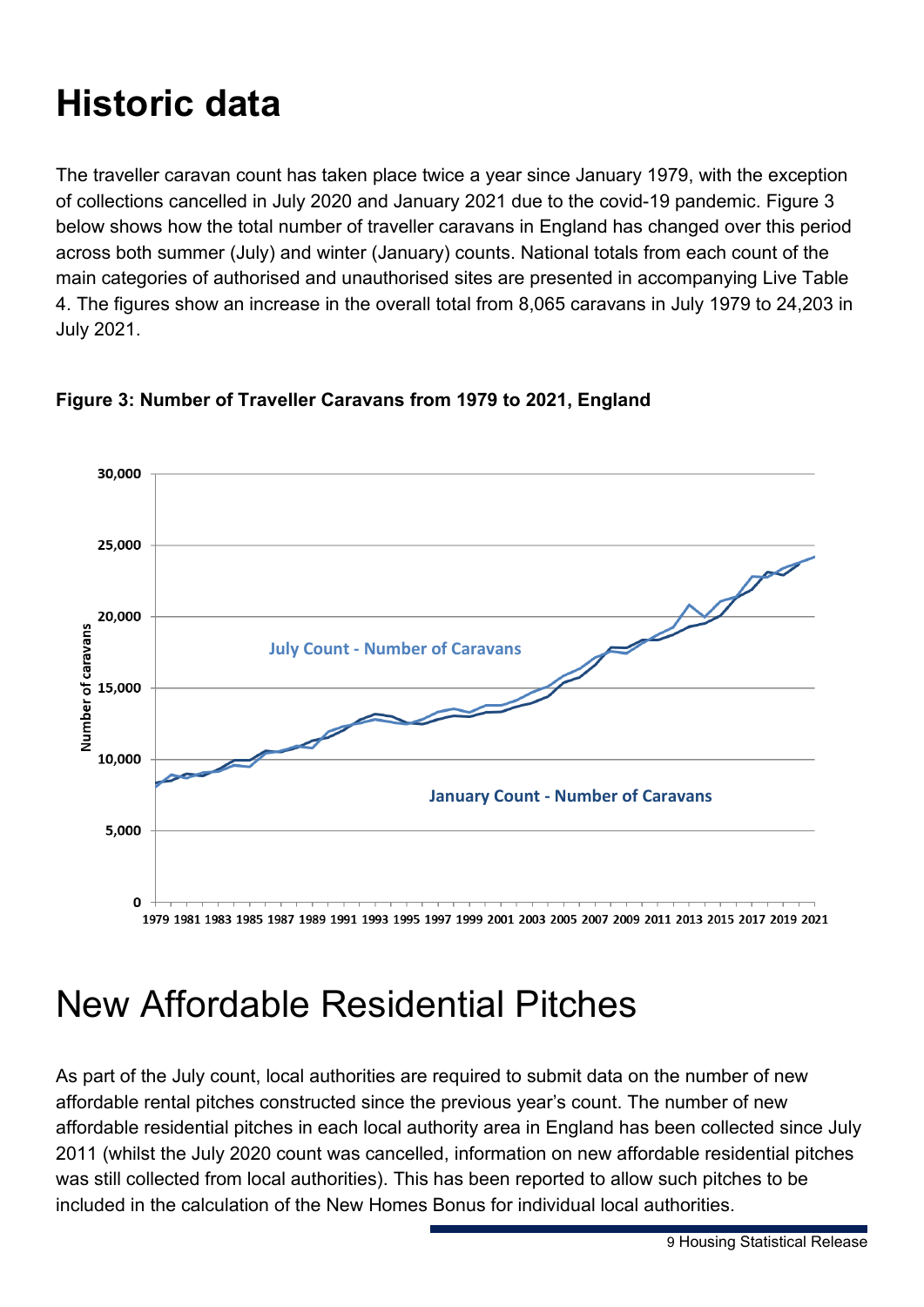Table 2 below shows that, altogether, local authorities reported that two such pitches on socially rented sites and zero such pitches on privately-funded sites had been created between July 2020 and July 2021. Further details are provided in accompanying Live Table 5.

The next count of new affordable residential pitches is expected to take place as part of the July 2022 count of traveller caravans.

|                   | Number of new affordable residential<br>pitches <sup>1</sup> | Number of new affordable residen-<br>tial pitches <sup>1</sup><br>On privately-funded traveller sites with |              |
|-------------------|--------------------------------------------------------------|------------------------------------------------------------------------------------------------------------|--------------|
|                   | On socially-rented traveller sites with                      | either temporary or permanent                                                                              |              |
| Year (July count) | planning permission                                          | planning permission                                                                                        | Total        |
| 2011              | 44                                                           | 3                                                                                                          | 47           |
| 2012              | 96                                                           | 88                                                                                                         | 184          |
| 2013              | 35                                                           | 22                                                                                                         | 57           |
| 2014              | 49                                                           | 0                                                                                                          | 49           |
| 2015              | 162                                                          | 22                                                                                                         | 184          |
| 2016              | 27                                                           | 26                                                                                                         | 53           |
| 2017              | 41                                                           | 35                                                                                                         | 76           |
| 2018              | 44                                                           | 0                                                                                                          | 44           |
| 2019              | 57                                                           | 3                                                                                                          | 60           |
| 2020 <sup>2</sup> | 0                                                            | 15                                                                                                         | 15           |
| 2021              | $\overline{2}$                                               | 0                                                                                                          | $\mathbf{2}$ |

#### **Table 2: Count of Traveller Caravans: new affordable residential pitches constructed between July 2011 and July 2021**

1. Policy guidance notes require these pitches to be new affordable residential pitches that met the 'affordable housing' definition in the National Planning Policy Framework.

2. Note that the July 2020 count was cancelled due to the covid-19 pandemic, however data was still collected on new affordable residential pitches.

## <span id="page-9-0"></span>Accompanying tables and open data

### Symbols used

\* Imputed

.. No data supplied for at least the previous three counts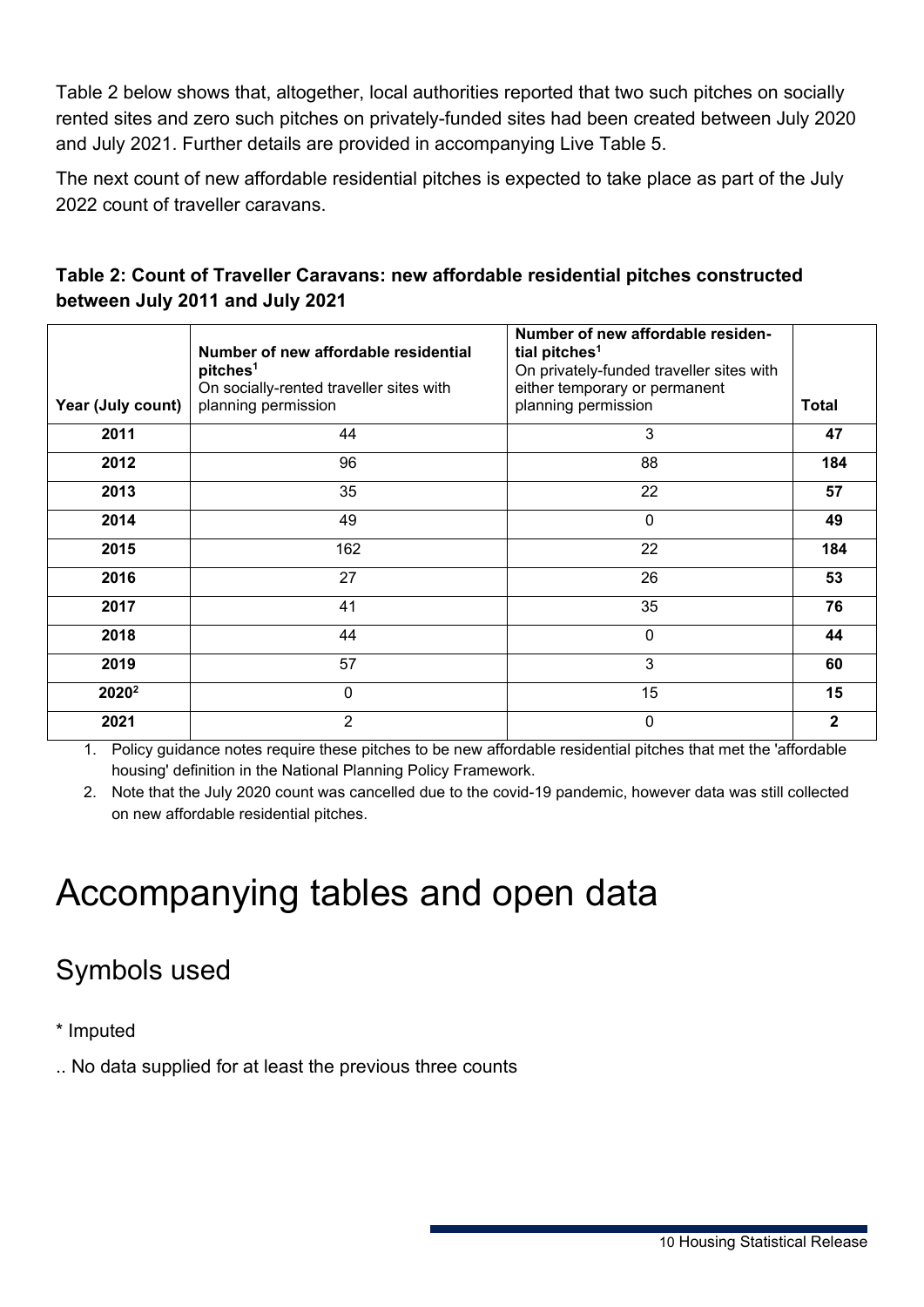### **Tables**

Accompanying tables are available to download alongside this release. These tables can be accessed at: <https://www.gov.uk/government/statistics/traveller-caravan-count-july-2021>

These are:

- **Table 1** Count of traveller caravans on authorised and unauthorised sites for the last six counts, nationally and by local authority area, based on local authority boundaries as at the time of the count(s).
- **Table 2** Location and size of traveller sites operated by local authorities and private registered providers in England
- **Table 3a and b** Number of Travelling Showpeople caravans on authorised and unauthorised sites for the January 2015, 2016, 2017, 2018 and 2019 counts nationally and by local authority area (updated as part of the January count)
- **Table 4** National totals for the main categories of authorised and unauthorised sites for all counts since January 1979
- **Table 5** Count of Traveller Caravans: new affordable residential pitches constructed between July 2020 and July 2021 (updated as part of the July count)

Statistical releases and accompanying tables for previous caravan counts are available at: <https://www.gov.uk/government/collections/traveller-caravan-count>

## <span id="page-10-0"></span>Technical Notes

Please see the accompanying technical notes document for further details. This can be found at <https://www.gov.uk/government/statistics/traveller-caravan-count-july-2021>.

Information on Official Statistics is available via the UK Statistics Authority website: <https://www.statisticsauthority.gov.uk/>

Information about statistics at DLUHC is available via the Department's website: https://www.gov.uk/government/organisations/department-for-levelling-up-housing-andcommunities/about/statistics